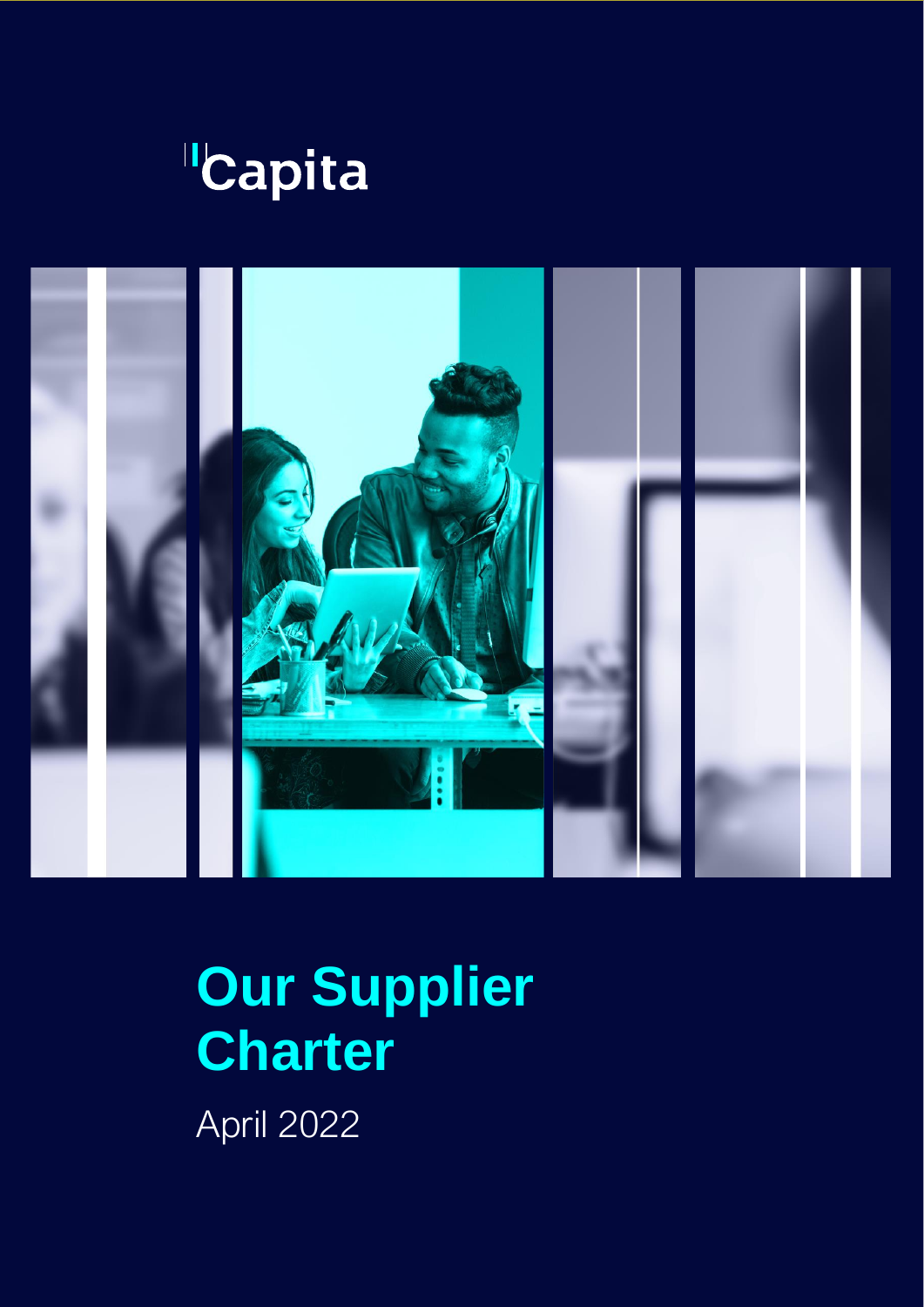#### Contents

| 1.  |  |  |  |  |
|-----|--|--|--|--|
| 2.  |  |  |  |  |
| 3.  |  |  |  |  |
| 4.  |  |  |  |  |
| 5.  |  |  |  |  |
| 6.  |  |  |  |  |
| 7.  |  |  |  |  |
| 8.  |  |  |  |  |
| 9.  |  |  |  |  |
| 10. |  |  |  |  |
|     |  |  |  |  |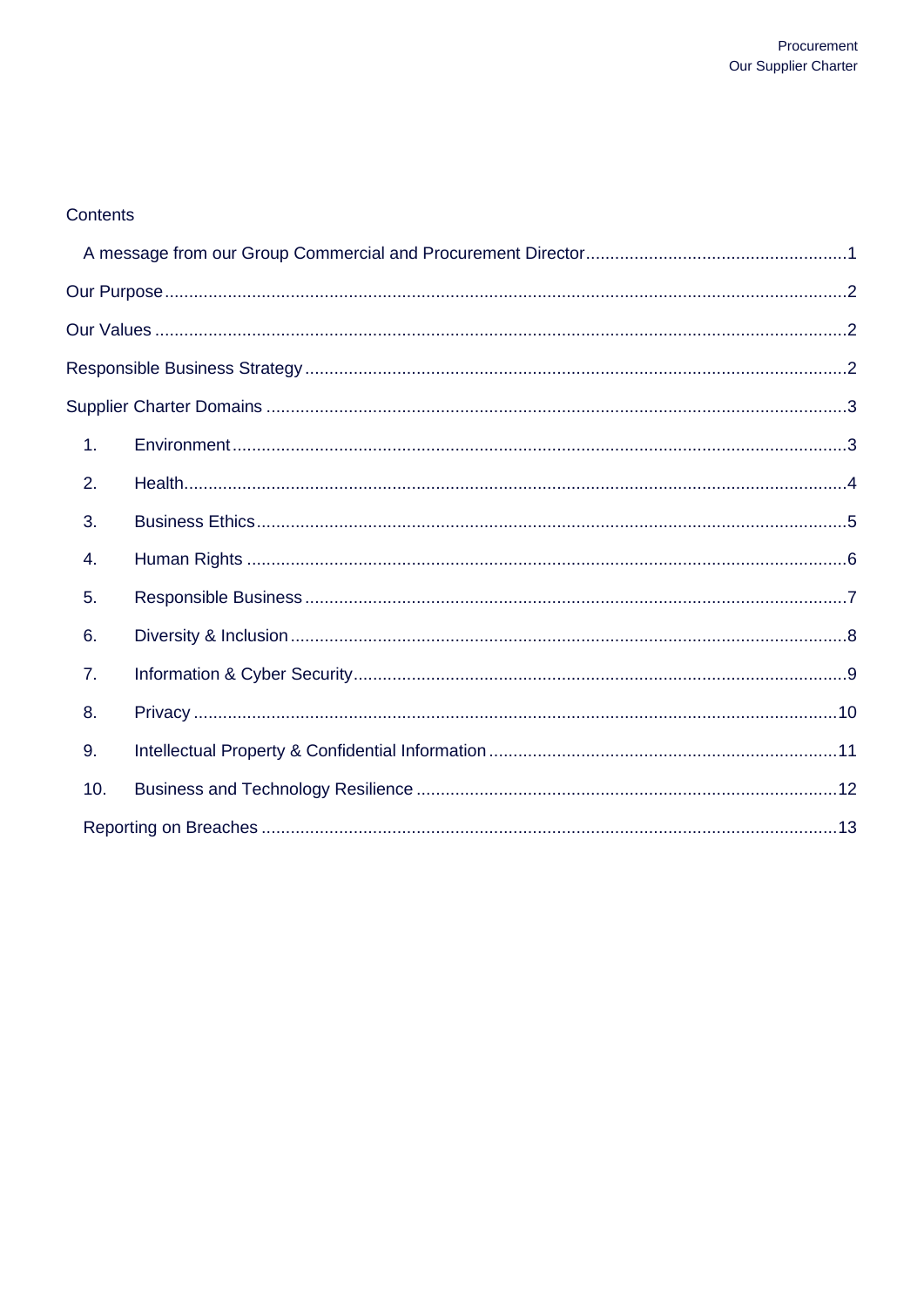### <span id="page-2-0"></span>A message from our Group Commercial and Procurement Director

"We want to work with suppliers and supply chain partners who share our values and support us in delivering our purpose to create better outcomes"

We value the business relationships we have with our suppliers and seek to build lasting relationships, treating them fairly and paying promptly. We want to work with suppliers and supply chain partners that share our values and help us deliver our purpose, to create better outcomes. Our aim is to work together to achieve the highest standards in our supply chain, whilst achieving wider social, economic and environmental benefits aligned to the Social Value Act.

This Charter sets out how we conduct business in an open, honest and transparent manner, and what we expect of our suppliers.

We understand that, depending on the nature and scale of supply, different aspects of this Charter will be more relevant to some suppliers than others. This enables us to agree suitable targets with suppliers that are appropriate to their product or service offer.

As a minimum, we expect Capita and our suppliers to comply with all applicable laws and regulations. This includes the provision of safe working conditions, treating workers with dignity and respect, acting ethically and being environmentally responsible.

This Charter will evolve over time to reflect changing standards in society, the environment and the digital economy.

We will notify our suppliers of any breaches to this Charter within five working days of becoming aware of a breach, or any shorter period required by regulation or our contract with them, and it is a requirement that our suppliers do the same.

#### **Linda Palmer**

Group Commercial and Procurement Director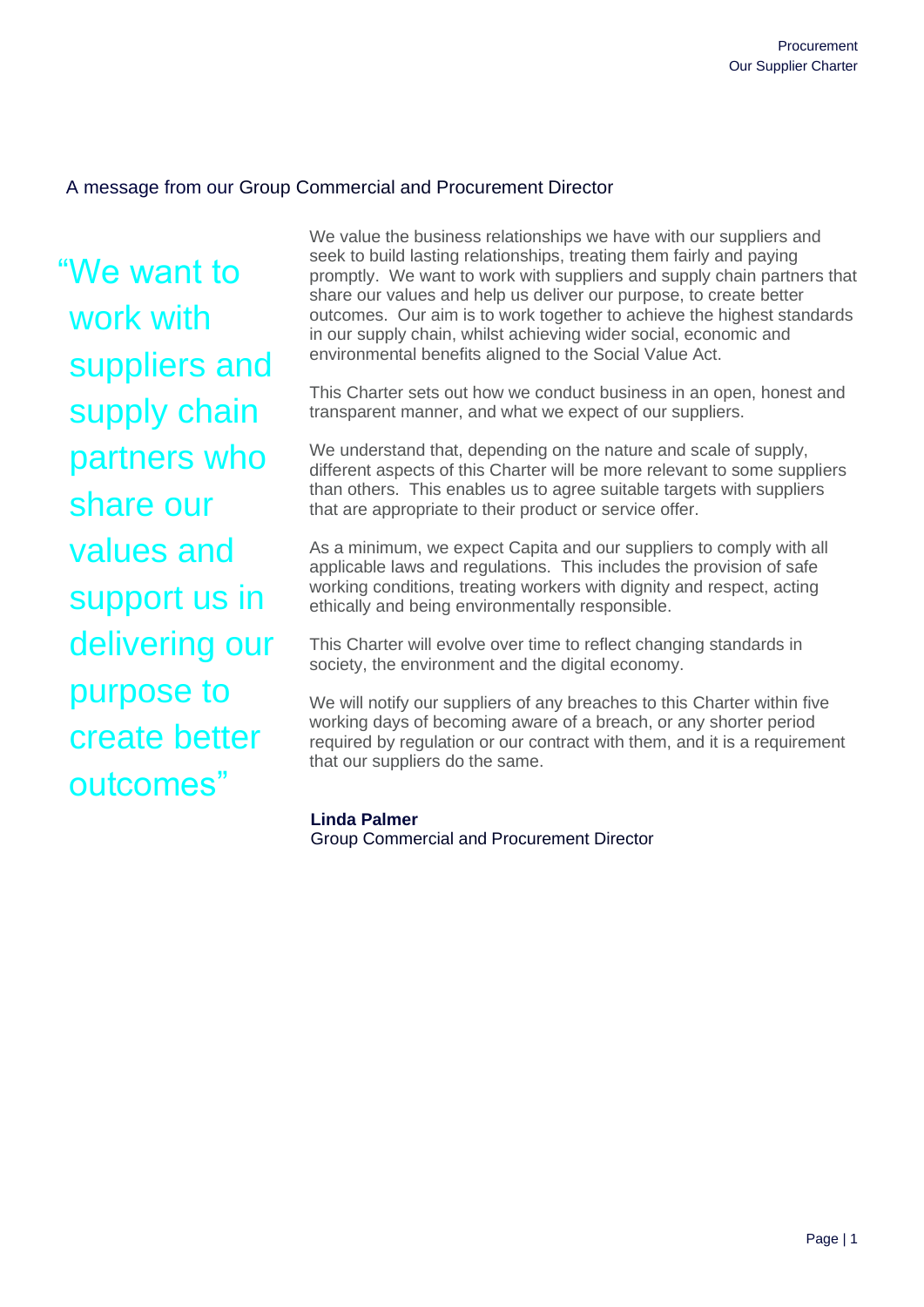# <span id="page-3-0"></span>Our Purpose

We have a clear purpose: we create better outcomes.

Our purpose is the reason we exist, beyond making profit. It helps motivate and inspire us all to go above and beyond for our clients, employees, suppliers and supply chain partners. Underpinning our purpose are a clear set of values and behaviours which define our culture as an organisation. We believe that acting according to these values and behaviours is the right way to do business responsibly for the long term and we expect all suppliers to share these values.

# <span id="page-3-1"></span>Our Values

Our values are really important to us. They define who we are as an organisation and how we go about our daily work



# <span id="page-3-2"></span>Responsible Business Strategy

Our responsible business strategy sets out our approach to addressing the most material challenges that our business and society face; youth unemployment, digital inclusion, diversity and inclusion, climate change and business ethics. We want to work with our suppliers to tackle these issues together and promote and maintain high standards of social, environmental and ethical conduct.

We will continually review our supply base to ensure it delivers better outcomes for customers while addressing the needs to reduce supply chain complexity and improve service quality.

# We expect suppliers to share our values

Our values and the behaviours that support them are available [here](https://www.capita.com/our-company/about-capita/our-values)

Our responsible business strategy is available [here](https://www.capita.com/responsible-business)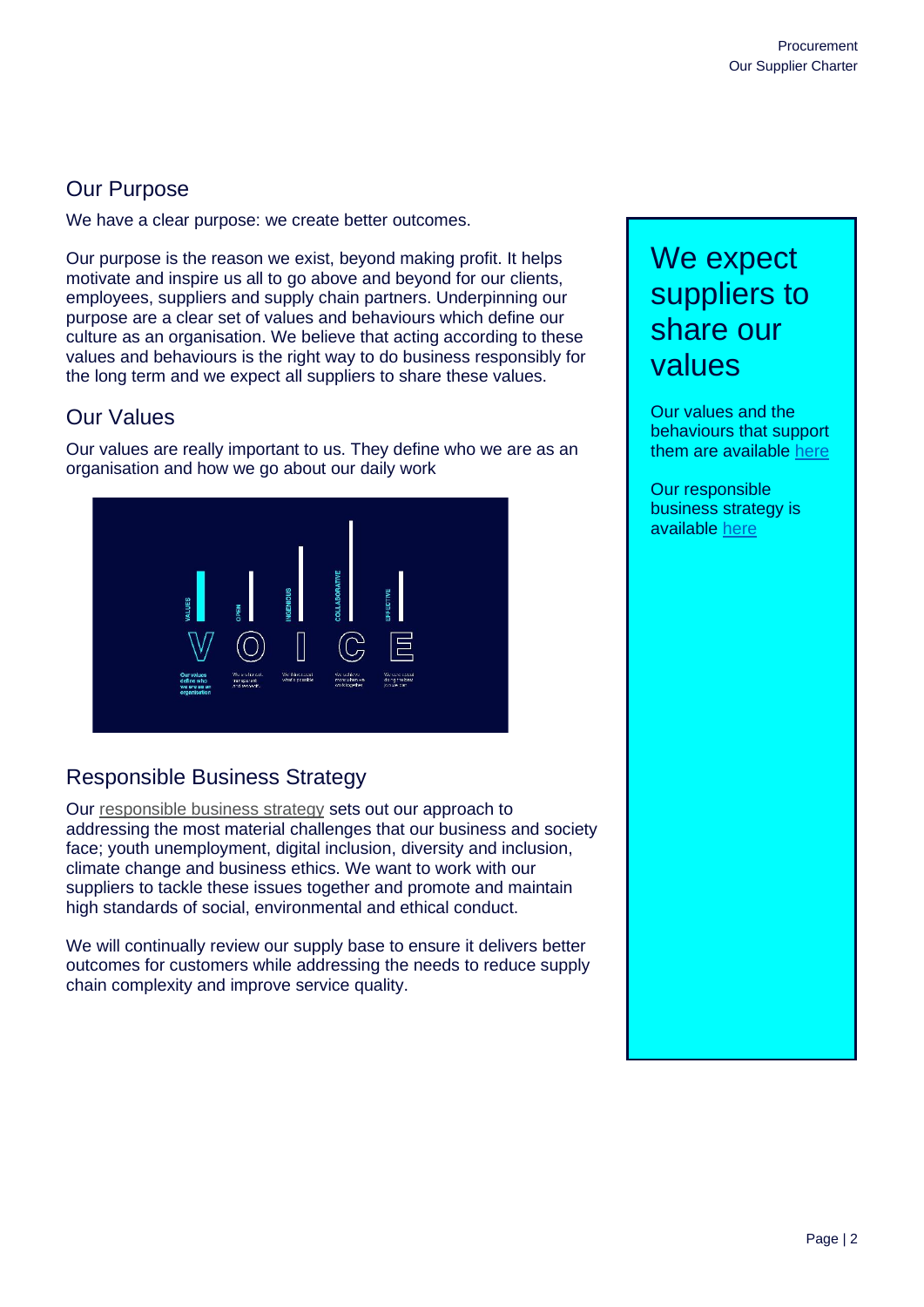# <span id="page-4-0"></span>Supplier Charter Domains

<span id="page-4-1"></span>1. Environment

Capita's Health, Safety and Environmental Policy details how we care for our people and environment wherever we work.

We strive to prevent pollution and to reduce our environmental impacts. Our 1.5C science based targets to reduce carbon emissions have been verified by SBTi and we have committed to net zero by 2035 across our full value chain. Our supply chain accounts for 80% of our emissions.

Please visit our Health, [Safety & Environmental](https://www.capita.com/sites/g/files/nginej291/files/2021-09/Health-Safety-and-Environmental-Policy%20%28Global%29.pdf)  **[Policy](https://www.capita.com/sites/g/files/nginej291/files/2021-09/Health-Safety-and-Environmental-Policy%20%28Global%29.pdf)** 

#### **We will** Reduce our carbon footprint, use resources wisely and deliver our services to clients in an environmentally sustainable manner • Implement a process to manage the risks and opportunities of climate change on our business • Procure goods and services in a way that achieves value for money while minimising environmental impact Use sustainability criteria in the assessment and selection of our suppliers Where possible we will engage with local businesses to support contract delivery **What this means for our suppliers** Carry out your business activities with respect for the environment, setting science based targets for greenhouse gas reduction, monitoring environmental performance and working to protect and preserve natural resources and biodiversity Ensure a process is in place to assess the impacts of climate change on your company • Purchase products and services that are responsibly and ethically sourced Work with us to provide sustainable and lowercarbon alternatives so that Capita and our clients can achieve our net zero carbon commitments • Train staff and contractors on climate change and environmental accountability

#### **What we will achieve together**

 Collaborate to achieve and evidence net zero carbon emissions for Capita, address the impact of our operations on the environment and nature, and excel in low carbon solution design for our customers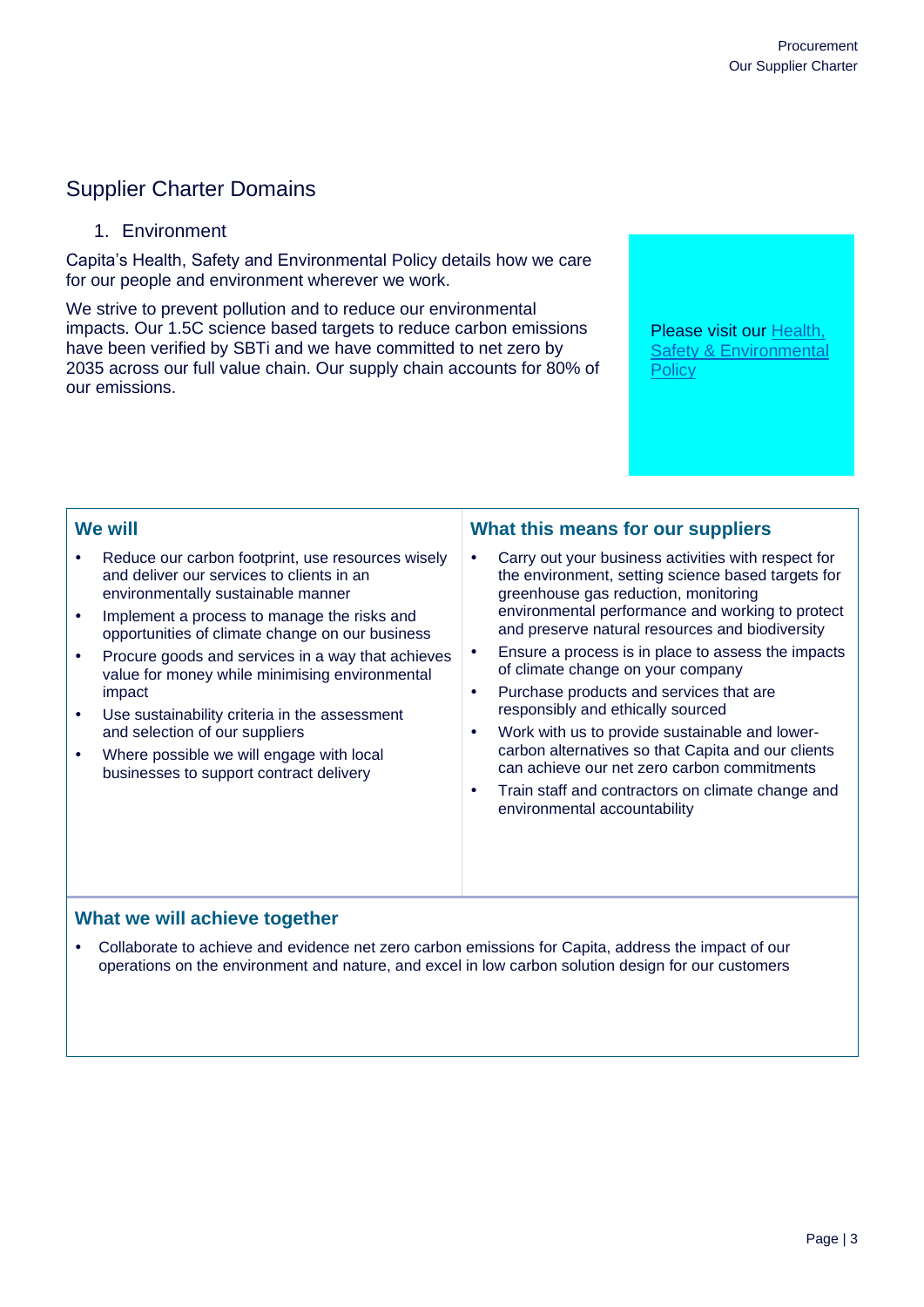# 2. Health

<span id="page-5-0"></span>Capita's Health policies detail how we protect the wellbeing, safety, and health of all Capita's employees, the people we work with and our service-users against whatever potential harm may exist.

We are committed to always conducting our business activities in a manner that protects, supports, and promotes wellbeing; and prevents the injury and detriment to the physical and psychological health of our employees and others

Please visit our Health, [Safety and](http://documents.capitaconnections.capita.zone/Published%20Documents/Health%20Safety%20and%20Environmental%20-%20Policy%20(Global).pdf)  [Environmental Policy,](http://documents.capitaconnections.capita.zone/Published%20Documents/Health%20Safety%20and%20Environmental%20-%20Policy%20(Global).pdf) [Clinical Governance](file:///C:/Users/p50003971/AppData/Local/Microsoft/Windows/INetCache/Content.Outlook/JISLSGI2/Clinical%20Governance%20Policy_Final.pdf)  [Policy,](file:///C:/Users/p50003971/AppData/Local/Microsoft/Windows/INetCache/Content.Outlook/JISLSGI2/Clinical%20Governance%20Policy_Final.pdf) [Safeguarding](file:///C:/Users/p50003971/AppData/Local/Microsoft/Windows/INetCache/Content.Outlook/JISLSGI2/Group%20Safeguarding%20Policy.pdf)  [Policy](file:///C:/Users/p50003971/AppData/Local/Microsoft/Windows/INetCache/Content.Outlook/JISLSGI2/Group%20Safeguarding%20Policy.pdf) and [Wellbeing](file:///C:/Users/p50003971/AppData/Local/Microsoft/Windows/INetCache/Content.Outlook/JISLSGI2/Group%20Wellbeing%20Policy.pdf)  **[Policy](file:///C:/Users/p50003971/AppData/Local/Microsoft/Windows/INetCache/Content.Outlook/JISLSGI2/Group%20Wellbeing%20Policy.pdf)** 

#### **We will**

- Not compromise on health and safety. We all have a responsibility for ensuring the health, safety and wellbeing of our employees, contractors and visitors at all of our locations and those working from home
- Abide by our duty of care to any adult at risk or child that we interact with. We take this duty incredibly seriously to ensure adults at risk and children are protected
- Prioritise the wellbeing of our employees and manage factors that may cause negative emotional, psychological, physical or social impacts
- Create a culture and working environment that actively supports and promotes wellbeing, with appropriate training, awareness, initiatives and events
- Collaborate with our suppliers to provide a safe supply chain
- Accept overall responsibility for the delivery of health-related products and / or services to our clients and put in place and maintain clinical governance requirements in respect of those products and /or services

#### **What we will achieve together**

- Provide a safe and healthy workplace
- Act to positively impact our employees' wellbeing, safety and health
- Comply with all applicable wellbeing, safety and health laws and aim to create a safe working environment for employees and anyone else affected by our businesses

#### **What this means for our suppliers**

- Make proper provision for the wellbeing, safety and health of all your employees, contractors, visitors and those in the community who may be affected by your activities
- Provide appropriate training to ensure capable and competent employees
- Work with stakeholders to promote continuous improvement of HSE practices in the workplace
- For suppliers providing health related products and/or services to our clients, ensure you and your subcontractors put in place and maintain appropriate measures to meet Capita's clinical governance requirements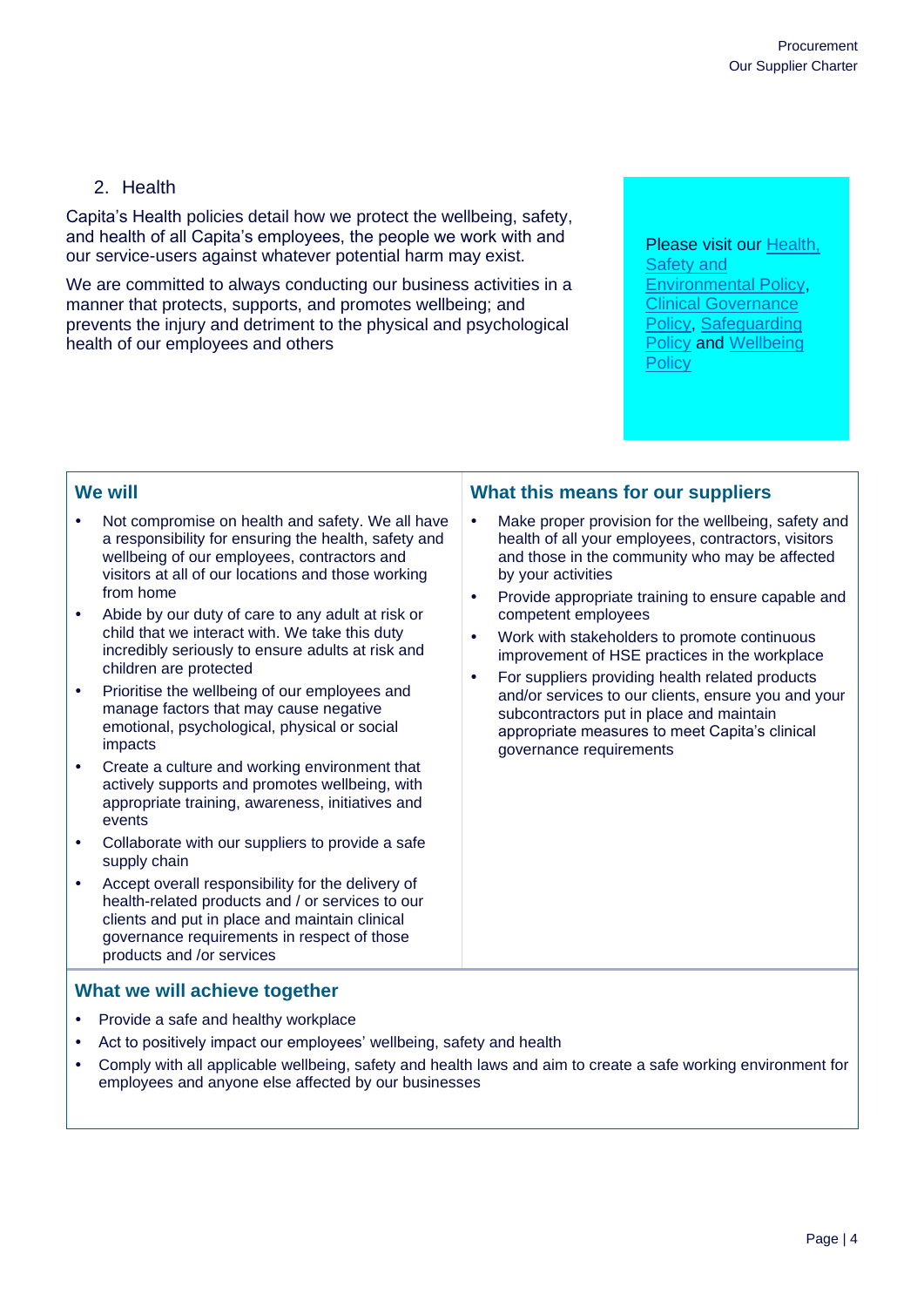#### 3. Business Ethics

<span id="page-6-0"></span>In line with our Code of Conduct, Capita expects the highest standards of ethical conduct in all its endeavours, complying with the law and not engaging in corruption, extortion, embezzlement or bribery to obtain an unfair or improper advantage.

Our Financial Crime Policy explains how we protect our business, our people and our clients and their customers from being victims of financial crime.

Our Speak Up policy provides anyone who works with or for Capita with a safe, secure and confidential way to report genuine concerns about anything illegal, unethical or which does not comply with our values, behaviours and Code of Conduct. This helps us reduce the risk of financial and reputational loss caused by misconduct.

| <b>We will</b>                                                                                                                                                                                                                                                                                                                                                                                                                                                                                                                                                                                                                                                                                                                      | What this means for our suppliers                                                                                                                                                                                                                                                                                                                                                                                                                                                                                                                                                                                      |  |
|-------------------------------------------------------------------------------------------------------------------------------------------------------------------------------------------------------------------------------------------------------------------------------------------------------------------------------------------------------------------------------------------------------------------------------------------------------------------------------------------------------------------------------------------------------------------------------------------------------------------------------------------------------------------------------------------------------------------------------------|------------------------------------------------------------------------------------------------------------------------------------------------------------------------------------------------------------------------------------------------------------------------------------------------------------------------------------------------------------------------------------------------------------------------------------------------------------------------------------------------------------------------------------------------------------------------------------------------------------------------|--|
| Provide a clear and fair procurement process and<br>seek to build lasting relationships with our<br>supply chain<br>suppliers<br>٠<br>Not tolerate bribery of any kind<br>procedures<br>Collaborate with our supply chain to maintain the<br>highest level of ethical standards in the conduct of<br>$\bullet$<br>our business affairs<br>Never offer or accept a gift, payment or hospitality<br>٠<br>to encourage or reward a business decision<br>Identify and manage situations where there could<br>be potential conflicts of interest<br>$\bullet$<br>Promote relevant training and awareness around<br>business ethics<br>$\bullet$<br>Carry out appropriate audits of our suppliers as is<br>necessary to verify compliance | Apply the principles of this Charter across your<br>Provide appropriate training to your employees, to<br>ensure compliance with relevant law, policies and<br>Respond to any due diligence requests from us in<br>a timely manner<br>Do not offer, give or accept anything of value that<br>may be viewed as, or has the effect of, improperly<br>influencing business decisions<br>Make Capita aware of any potential conflicts of<br>interest as soon as they are known<br>Use Speak Up to raise any genuine concerns<br>about potential misconduct in the course of doing<br>business without fear of repercussion |  |

#### **What we will achieve together**

- Comply with all applicable laws relating to the prevention of bribery, corruption, fraud tax evasion or similar or related activities
- Comply with competition (antitrust) laws in the countries where we operate or sell products or services
- Protect our businesses, people, clients and customers from being victims of financial crime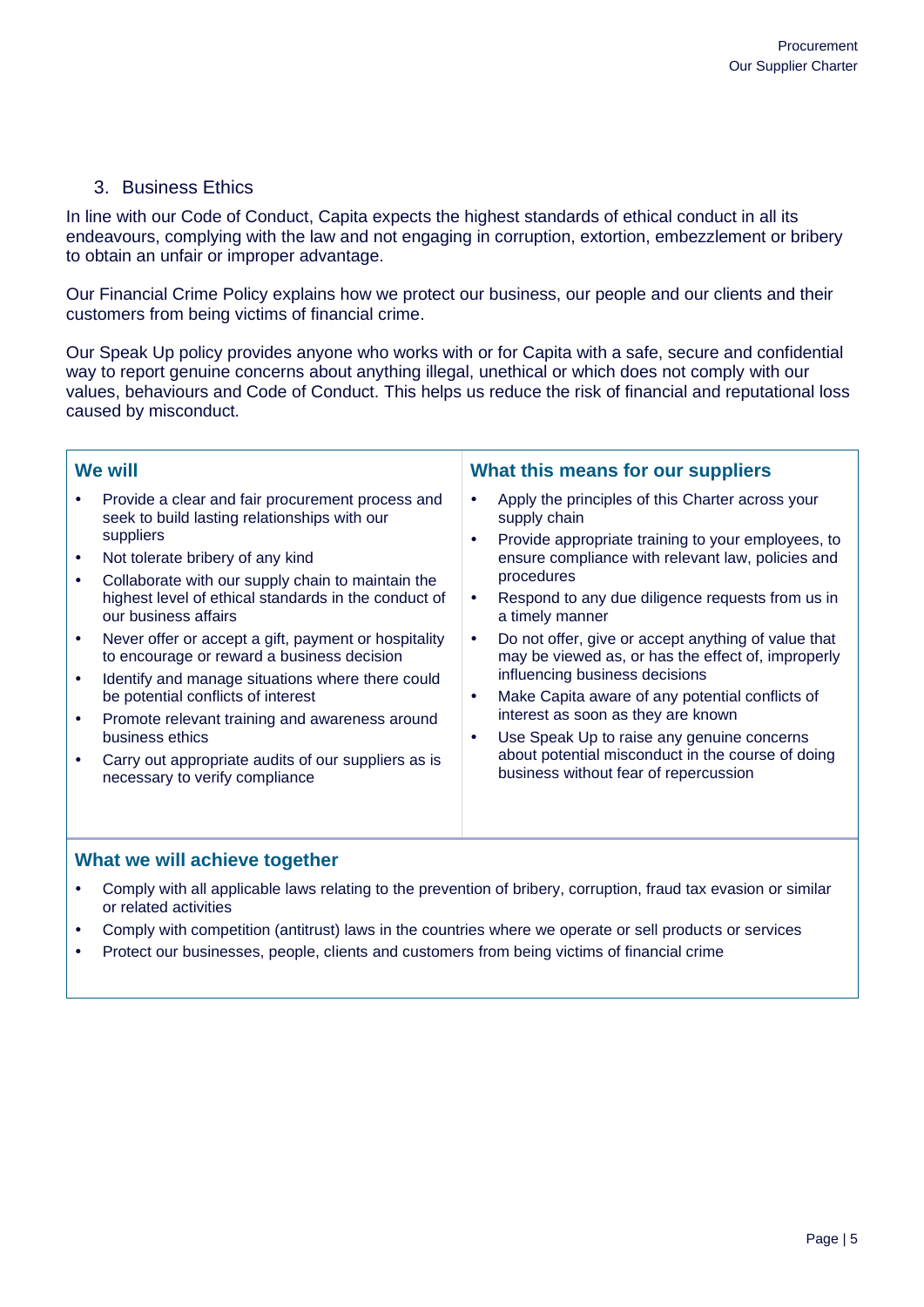# 4. Human Rights

<span id="page-7-0"></span>We believe human rights are basic rights and that every individual should have the freedom to lead a dignified life, free from fear or want, and free to express independent beliefs. We have zero tolerance for modern slavery in all its forms of forced or compulsory labour and human trafficking.

Our Human Rights Policy sets out our commitments to ensure we run our business in line with the principles of human and labour rights set out in the United Nations' Universal Declaration of Human Rights (UDHR), the International Labour Organisation (ILO) core conventions on Labour Rights, and the Modern Slavery Act. The Human Rights policy is referenced within our mandatory Diversity and Inclusion training module. Our Modern Slavery Statement details policies, processes and actions Capita has taken to mitigate the risk of modern slavery and human trafficking in our supply chains and any part of our own business.

#### Please visit our [Human](https://www.capita.com/sites/g/files/nginej291/files/acquiadam/2021-05/Human-Rights-Policy-2021.pdf)  [Rights Policy](https://www.capita.com/sites/g/files/nginej291/files/acquiadam/2021-05/Human-Rights-Policy-2021.pdf) and **Modern Slavery [Statement](https://www.capita.com/sites/g/files/nginej291/files/2021-06/Modern-Slavery-Statement-2021.pdf)**

#### **We will**

- Uphold the highest standards of human and labour rights as detailed in our Human Rights policy and Modern Slavery statement
- Not accept child labour and any practice that inhibits the development of children
- Ensure that all employment is freely chosen
- Prevent modern slavery in all of its forms in our business and our supply chain
- Assess the risk of modern slavery in our supply chain and use a third party partner to gain insight into our suppliers' labour and human rights adherence and company policies
- Promote appropriate training, policies and processes related to Human Rights and Modern **Slavery**

#### **What this means for our suppliers**

- Never use or support practices that inhibit the development of children
- Not hold an individual or group in slavery or servitude. This includes any form of physical or mental coercion
- Not use any form of involuntary labour including forced, compulsory, prison or debt-bonded labour
- Not traffic individuals or groups for the purpose of labour exploitation in line with the Modern Slavery Act.
- Your employees or contractors to report any breaches through their own grievance mechanism, or directly to Capita using our Speak Up policy and procedure.
- Provide appropriate training to all your employees, to ensure compliance with relevant law, policies, and procedures

#### **What we will achieve together**

 Uphold the highest standards of human and labour rights as detailed in the United Nations' Universal Declaration of Human Rights (UNUDHR) and the International Labour Organisation (ILO) fundamental conventions on labour rights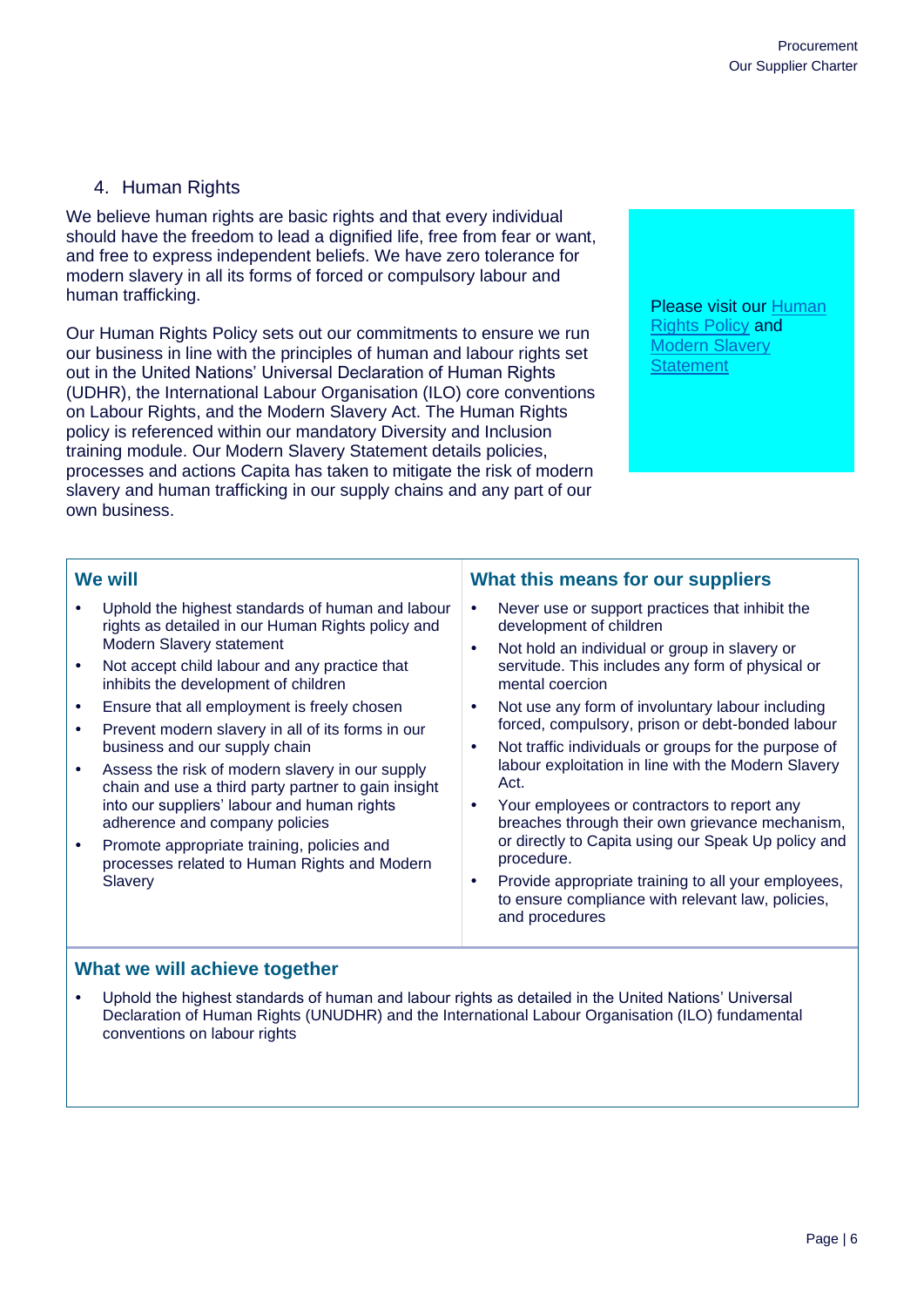## 5. Responsible Business

<span id="page-8-0"></span>Our responsible business strategy sets out our approach to addressing the most material challenges that our business and society face; youth unemployment, digital inclusion, gender equality, climate change and business ethics. Our approach corresponds to the UK Government's Social Value Act 2012 which ensures that through procurement, additional social and environmental value is sought.

We want to work with our suppliers to tackle these issues together and promote and maintain high standards of social, environmental and ethical conduct.

Responsible Business [Report](https://www.capita.com/sites/g/files/nginej291/files/acquiadam/2021-03/capita-responsible-business-report-2020.pdf) and our **Community & Charity** [Policy](https://www.capita.com/sites/g/files/nginej291/files/2020-04/capita-community-and-charity-policy.pdf)<br>Policy Read our latest

#### **We will**

- Work with our suppliers to tackle socio-economic issues relevant to both of us, prioritising the themes of our Responsible Business Strategy: youth unemployment and social mobility, including skills development and apprenticeships; digital exclusion; workplace inequalities and climate change
- Promote relevant training and awareness of social value and our Responsible Business Strategy and encourage community investment activities
- Support the Government's aspiration that a third of its external supplier spend goes to Micro and small medium-sized businesses (SMEs) by 2022. As well as maximising local spend and employment with Voluntary, Community & Social Enterprises (VCSEs)
- Commit to paying our suppliers according to our payment terms in line with the Government Prompt Payment Code, ensuring full compliance on payment terms for Micro and SME suppliers
- Capita are a Real Living Wage UK accredited employer and pay all directly employed staff the Real Living Wage

#### **What we will achieve together**

#### We will recognise the value that responsible business activities bring to our respective organisations, thereby mutually reinforcing the need for a strong social and environmental purpose

- We will seek to promote greater use of Micro and SMEs, as well as VSCEs
- Thriving communities where we made a positive contribution to society through continued community investment

#### **What this means for our suppliers**

- Demonstrate your approach to tackling global challenges of importance to your business creating better outcomes for your clients, suppliers, people, communities and the environment
- Demonstrate the additional environmental and social value of the goods and services you provide to Capita – this will be part of supplier adjudication and selection where it is relevant to a procurement
- Work with Capita supporting the delivery of our community investment programmes
- Agree to adhere to meeting the Government Prompt Payment Code where goods and services you provide to Capita are sub-contracted to Micro and SMEs
- Ensure that any contracted or sub-contracted staff that you provide are also paid the Real Living Wage rates at the first opportunity
- Provide appropriate training to all of your employees, to ensure compliance with relevant law, policies and procedures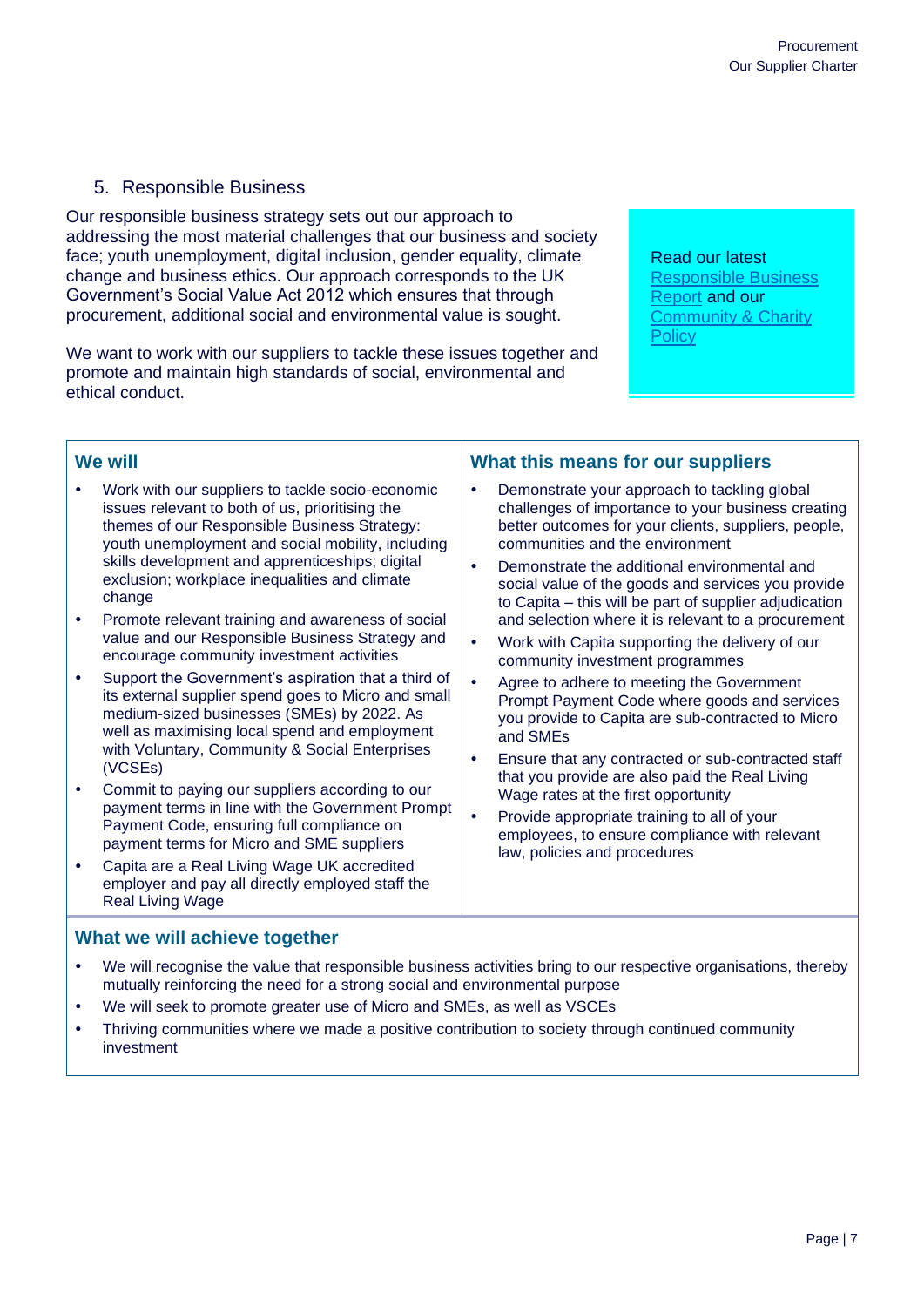#### 6. Diversity & Inclusion

<span id="page-9-0"></span>We are a large, international organisation which employs people from a wide variety of backgrounds, origins, experiences and cultures. We see diversity as a strength, understanding that all the differences in peoples' skills, education, experience, background, age, working style, religion or belief, sexual orientation, race, gender and other individual characteristics drives greater effectiveness in decision making through the diversity of thought that this brings.

We seek to promote a culture that appreciates and respects the diversity of our workforce and respects and observes the individual human rights of those who work with us. As detailed in our Diversity and Inclusion Policy, we support equality, diversity and inclusion.

We recognise that our suppliers are a critical part of our success and innovation. We work with suppliers that not only share our values, but also share our commitments to diversity and inclusion.

We believe that partnering with diverse suppliers creates a culture of equality that allows everyone to advance and thrive.

Please visit our [Diversity & Inclusion](https://www.capita.com/sites/g/files/nginej291/files/acquiadam/2021-05/Diversity-and-Inclusion-Policy-2021.pdf)  **Policy** 

#### **We will**

- Treat people fairly and with respect
- Have a workforce that reflects the diversity of our communities and is inclusive, so that all employees can bring their 'whole selves' to work
- Prevent bullying, harassment or unlawful discrimination of any kind
- Seek diverse suppliers that bring innovation and disruptive technologies and those that positively impact local communities and the environment
- Actively look to work with all types of business, including those owned or led by under-represented groups including but not limited to women, black and minority ethnic and people with disabilities
- Promote relevant training and general awareness around equality, diversity and inclusion

#### **What this means for our suppliers**

- Encourage diversity and promote an inclusive workplace which respects and observes the individual human rights of all your employees
- Prevent harassment or discrimination towards employees, including all forms of physical, verbal or psychological abuse
- Commit to tackling racism, remove bias and provide equal opportunities
- Work to support the growth and development of innovation and disruptive technologies throughout the supply chain
- Provide appropriate training to all of your employees, to ensure compliance with relevant law, policies and procedures
- Encourage the completion and disclosure of ethnicity pay gap reporting

#### **What we will achieve together**

- Inclusive workplaces where diversity is valued
- Diverse supply chains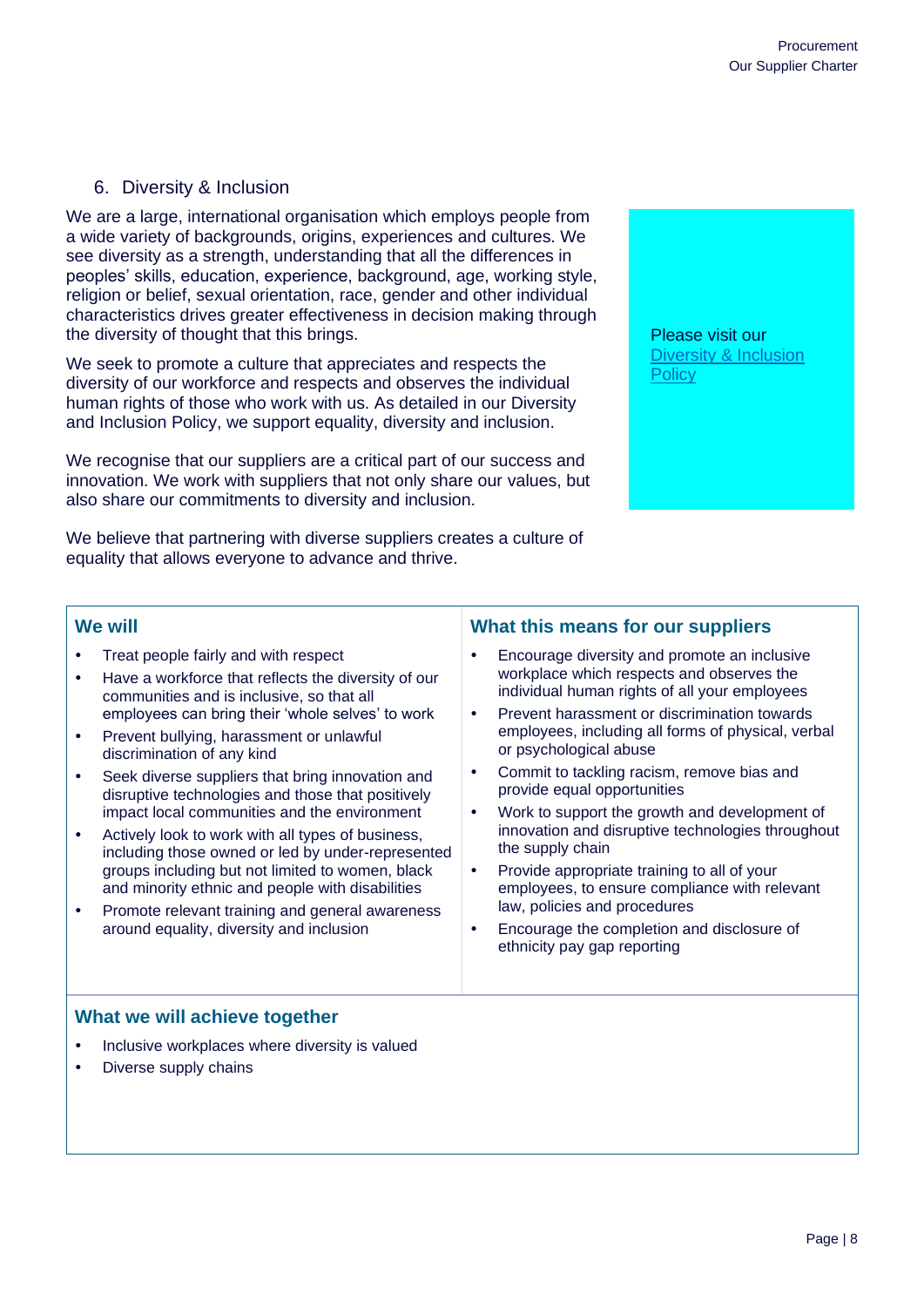#### 7. Information & Cyber Security

<span id="page-10-0"></span>We expect the highest standards of information and cyber security, regardless of whether information is ours, our clients, or people outside Capita. Everyone has a shared responsibility to keep Capita's and our client's information safe, and all IT systems which process digital information secure.

Please visit our [Information and Cyber](https://www.capita.com/sites/g/files/nginej291/files/2021-07/Information-and-Cyber-Security-Policy.pdf)  **[Security Policy](https://www.capita.com/sites/g/files/nginej291/files/2021-07/Information-and-Cyber-Security-Policy.pdf)** 

| We will |                                                                                                       | What this means for our suppliers |                                                                                                 |
|---------|-------------------------------------------------------------------------------------------------------|-----------------------------------|-------------------------------------------------------------------------------------------------|
|         | Identify and manage information risk throughout<br>each stage of our supplier relationships           | ٠                                 | Have established information security policies and<br>procedures in place                       |
|         | Embed information security requirements in formal<br>contracts and obtain assurance that they are met | $\bullet$                         | Provide regular information security and data<br>protection training for all staff              |
|         |                                                                                                       | ٠                                 | Have implemented IT security controls, e.g. AV,<br>patching, network security                   |
|         |                                                                                                       |                                   | Have implemented physical security controls, e.g.<br>barriers, CCTV, access control, monitoring |
|         |                                                                                                       |                                   | Conduct pre-employment background<br>checks/vetting on new employees                            |
|         |                                                                                                       |                                   | Have implemented risk management protocols,<br>e.g. internal audits, risk audits                |
|         |                                                                                                       |                                   |                                                                                                 |
|         |                                                                                                       |                                   |                                                                                                 |

#### **What we will achieve together**

- Maintain integrity and confidentiality of our business relationships
- Retain secure and accurate records of all communication and transactions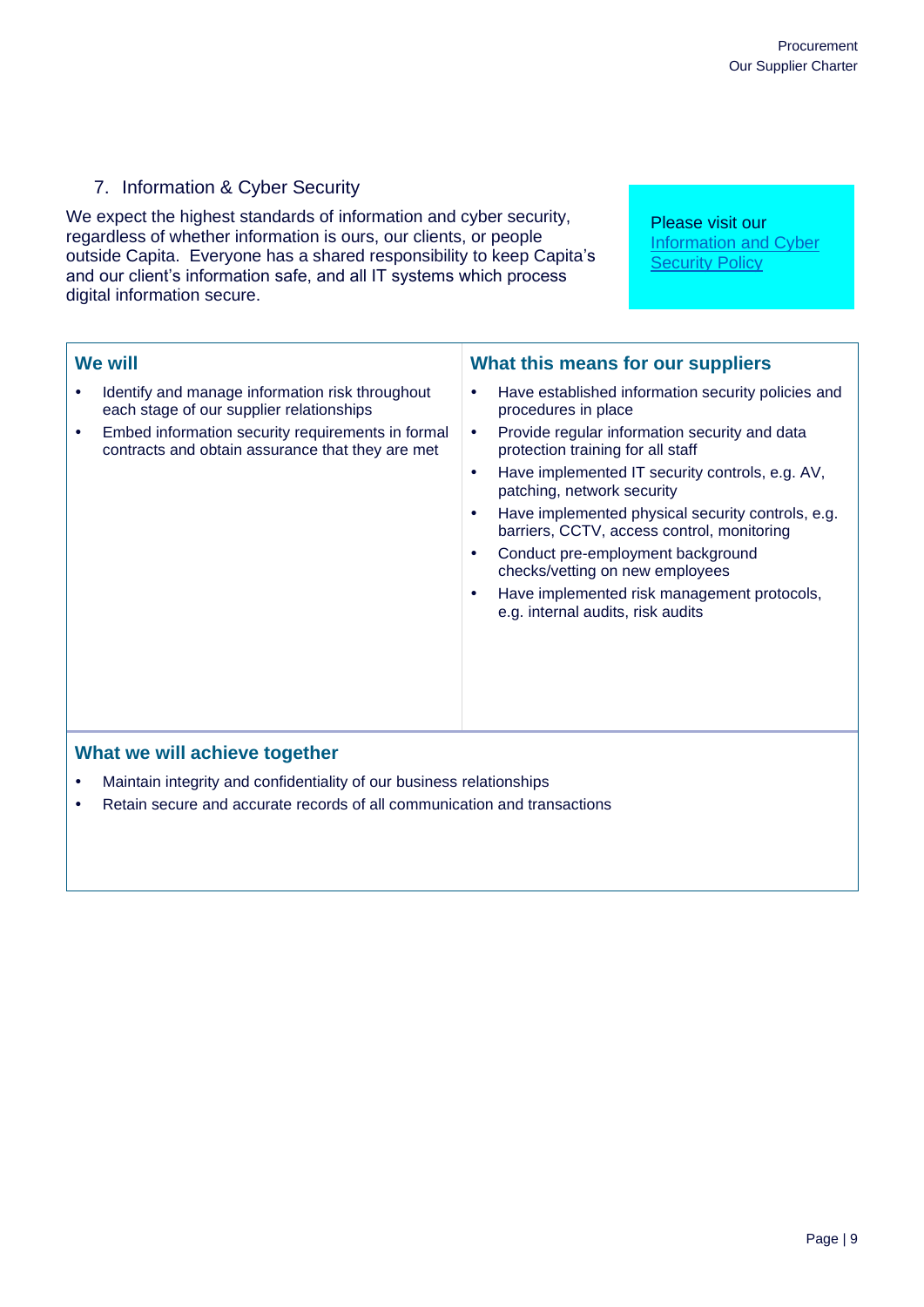#### 8. Privacy

<span id="page-11-0"></span>Privacy is very important to us as an organisation. We respect the privacy of individuals and process data in a way which reflects that. When we process personal data (including sensitive or special category personal data), we ensure that we comply with all applicable laws and the instructions of our clients. Such processing includes the collection, storage, use, retention, transfer and deletion of personal data.

Please visit our Privacy **[Policy](https://www.capita.com/sites/g/files/nginej291/files/2021-10/Privacy-Policy-Global.pdf)** 

#### **We will**

- Process personal data fairly and lawfully and only to the extent necessary for the purpose
- Only process client's data in accordance with their express written instructions
- Ensure all our staff have completed mandatory Data Protection training
- Keep up to date records of processing
- Ensure Privacy by Design and Default is embedded in solutions that process personal data
- Carry out Data Protection Impact Assessments (DPIA) and Privacy by Design and Default Assessments as necessary
- Investigate any incidents involving personal data without delay

#### **What this means for our suppliers**

- Only process the data in accordance with our express written instructions
- Have appropriate technical and organisational security measures in place to protect personal data
- Seek authorisation before engaging sub processors
- Notify Capita immediately of any data incidents
- Assist Capita in the investigation of incidents
- Ensure all staff and sub-processors have received suitable and regular Data Protection training
- Ensure records of processing data are accurate and up to date
- Be able to demonstrate Privacy by Design and Default has been considered and incorporated in your solution/product/service

#### **What we will achieve together**

 Protect privacy and comply with relevant data protection and privacy laws in the countries in which we operate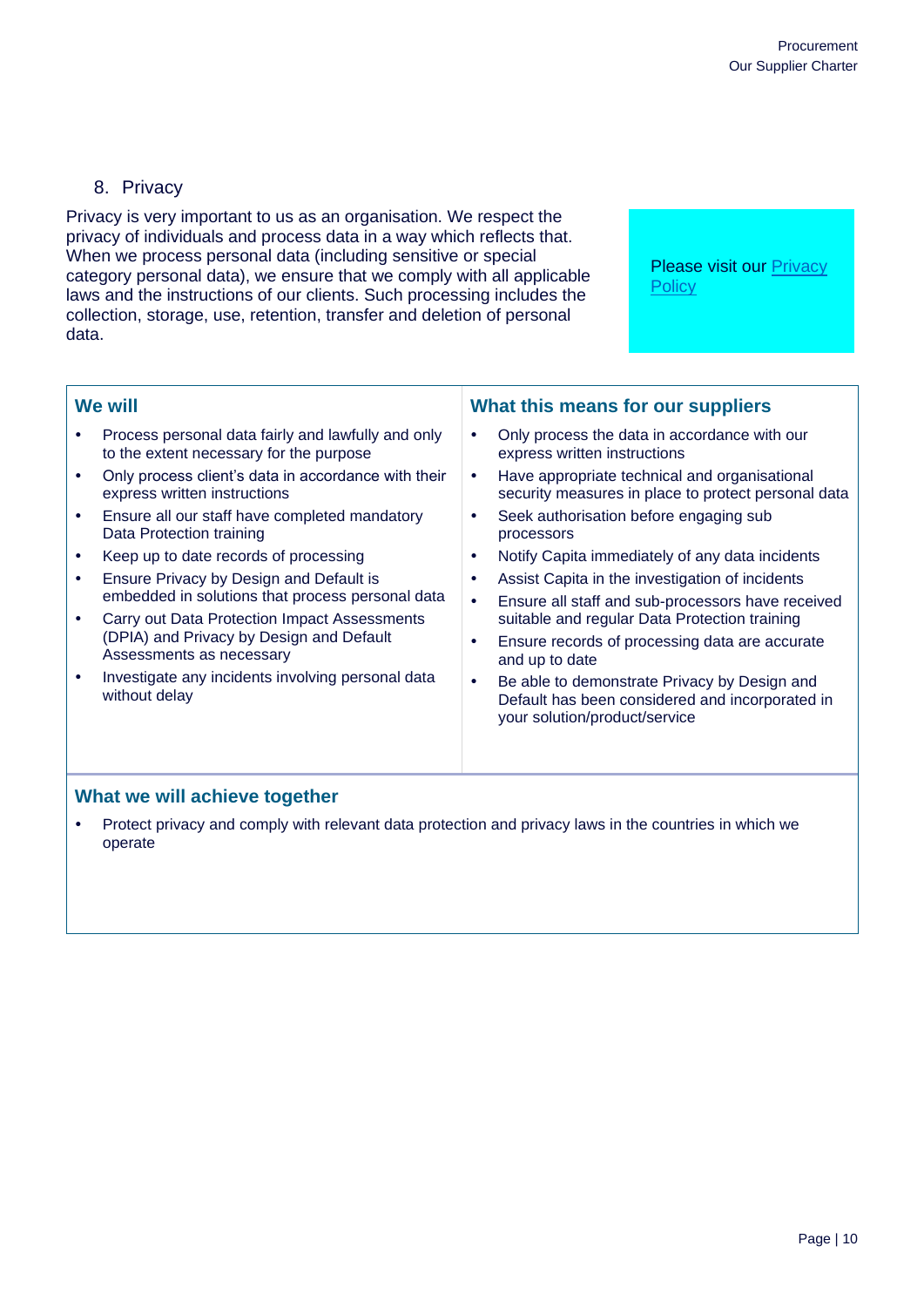#### 9. Intellectual Property & Confidential Information

<span id="page-12-0"></span>We protect the unique and valuable brands and ideas that our businesses create – our Intellectual Property (IP) - whether by copyright, patents, trademarks, confidentiality and trade secrets or other forms of IP protection, anywhere in the world we do business. We also ensure that we use the IP of other businesses in the way that we are authorised to do so.

| <b>We will</b>                |                                                                                                                                     | What this means for our suppliers                                                                                                                                                                                                                                                                                                                                                                                                                                                                                                 |  |  |
|-------------------------------|-------------------------------------------------------------------------------------------------------------------------------------|-----------------------------------------------------------------------------------------------------------------------------------------------------------------------------------------------------------------------------------------------------------------------------------------------------------------------------------------------------------------------------------------------------------------------------------------------------------------------------------------------------------------------------------|--|--|
|                               | Respect our suppliers' intellectual property and<br>use appropriate non-disclosure or confidentiality<br>agreements to protect this | Respect Capita's intellectual property rights and<br>$\bullet$<br>use appropriate non-disclosure or confidentially<br>agreements to protect this                                                                                                                                                                                                                                                                                                                                                                                  |  |  |
| ٠                             | Minimise the use of open source software licensed<br>on restrictive or copyleft terms                                               | Seek permission from Capita before<br>$\bullet$<br>communicating anything externally, including on<br>social media channels, regarding its relationship<br>with Capita and our subsidiaries that is not in the<br>public domain<br>Ensure that any third party IP provided to Capita is<br>٠<br>appropriately licenced<br>Where the provision of software is involved, avoid<br>$\bullet$<br>including open source components unless<br>specifically agreed, and permit the use of code<br>indicator tools by Capita if requested |  |  |
| What we will achieve together |                                                                                                                                     |                                                                                                                                                                                                                                                                                                                                                                                                                                                                                                                                   |  |  |
|                               | Comply with any agreements with partners, customers and others about the use of their name and IP                                   |                                                                                                                                                                                                                                                                                                                                                                                                                                                                                                                                   |  |  |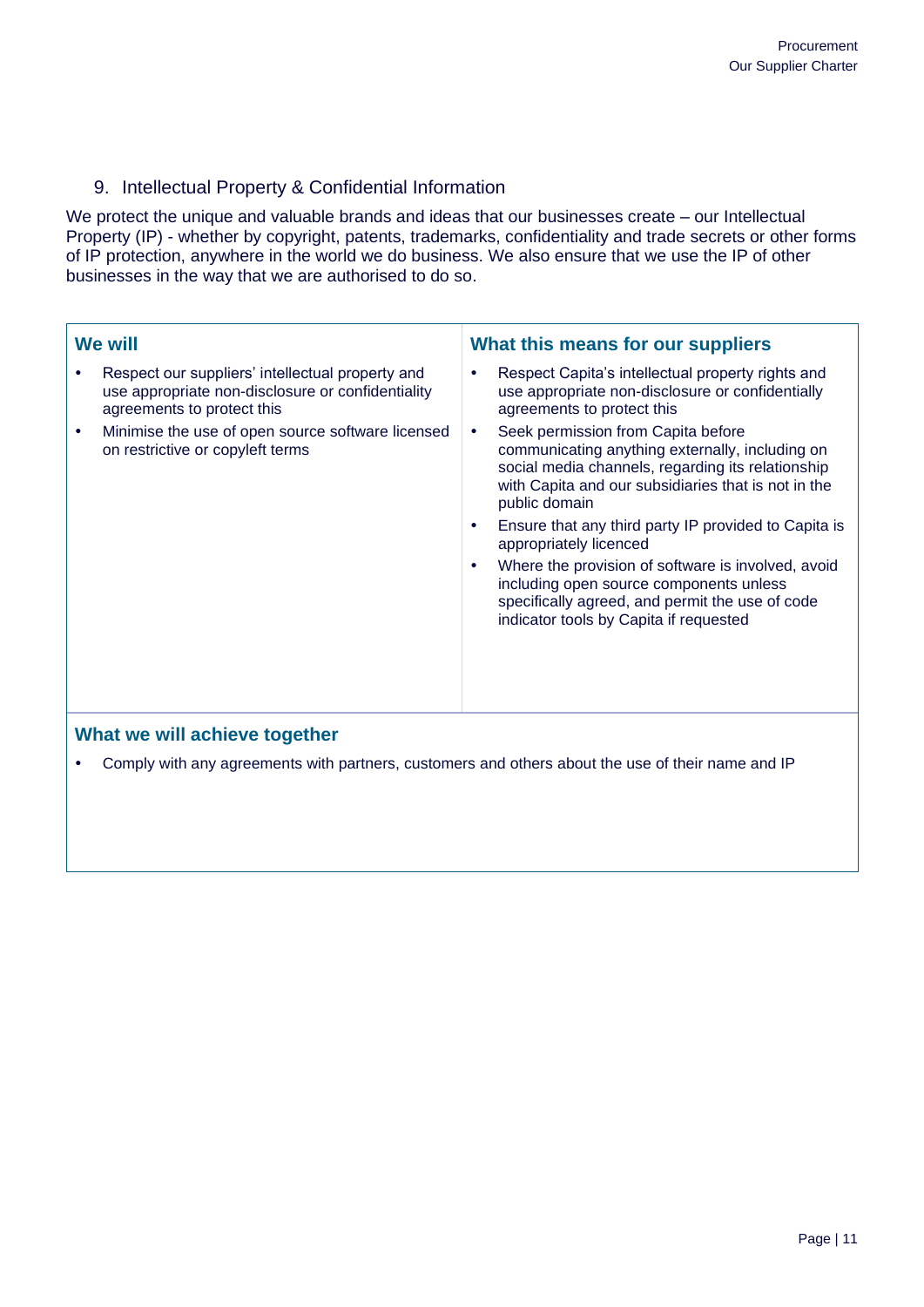#### 10.Business and Technology Resilience

<span id="page-13-0"></span>Business and Technology Resilience involves the ability to foresee, detect, manage, and withstand disruptive events that could interrupt critical processes and the IT systems which support them and may prevent the business from functioning. For Capita this means:

- Identifying the elements that are critical to the running of the business; and having measures in place to detect incidents, mitigate their impact and minimise failure
- When unforeseen or unpreventable disruptive events do occur, ensure that arrangements are in place to enable a timely recovery to agreed service levels. Such arrangements need to be viable, proven, tested annually and assurance provided to Capita that services are recoverable within the agreed timeframe

| We will                                                                                                                                                                                                                                                                                  | What this means for our suppliers                                                                                                                                                                                                                                                                                                                                                                                                                                                                                                                                                                                                                        |  |  |  |
|------------------------------------------------------------------------------------------------------------------------------------------------------------------------------------------------------------------------------------------------------------------------------------------|----------------------------------------------------------------------------------------------------------------------------------------------------------------------------------------------------------------------------------------------------------------------------------------------------------------------------------------------------------------------------------------------------------------------------------------------------------------------------------------------------------------------------------------------------------------------------------------------------------------------------------------------------------|--|--|--|
| Ask suppliers to demonstrate their capability to<br>provide operational resilience, where relevant, as<br>part of supplier selection and adjudication activities<br>Assure the ongoing maintenance of business<br>resilience activities with our key suppliers via<br>annual assessments | Where relevant, a fit for purpose Business and<br>٠<br>Technology Resilience solution is in place to allow<br>suppliers to meet Recovery Time Objectives (RTO)<br>and maintain agreed service levels as stated in the<br>contract<br>Provide assurance through evidence of tested,<br>٠<br>proven and documented arrangements that their<br>'business as usual' operations and the IT services<br>that support them provide Capita with continuity of<br>product or service delivery<br>Provide notification of any material Business and<br>٠<br>Technology Resilience risks to delivery of services<br>provided that have been identified and assessed |  |  |  |
| What we will achieve together                                                                                                                                                                                                                                                            |                                                                                                                                                                                                                                                                                                                                                                                                                                                                                                                                                                                                                                                          |  |  |  |

Provide assurance over our collective ability to remain resilient through periods of disruption